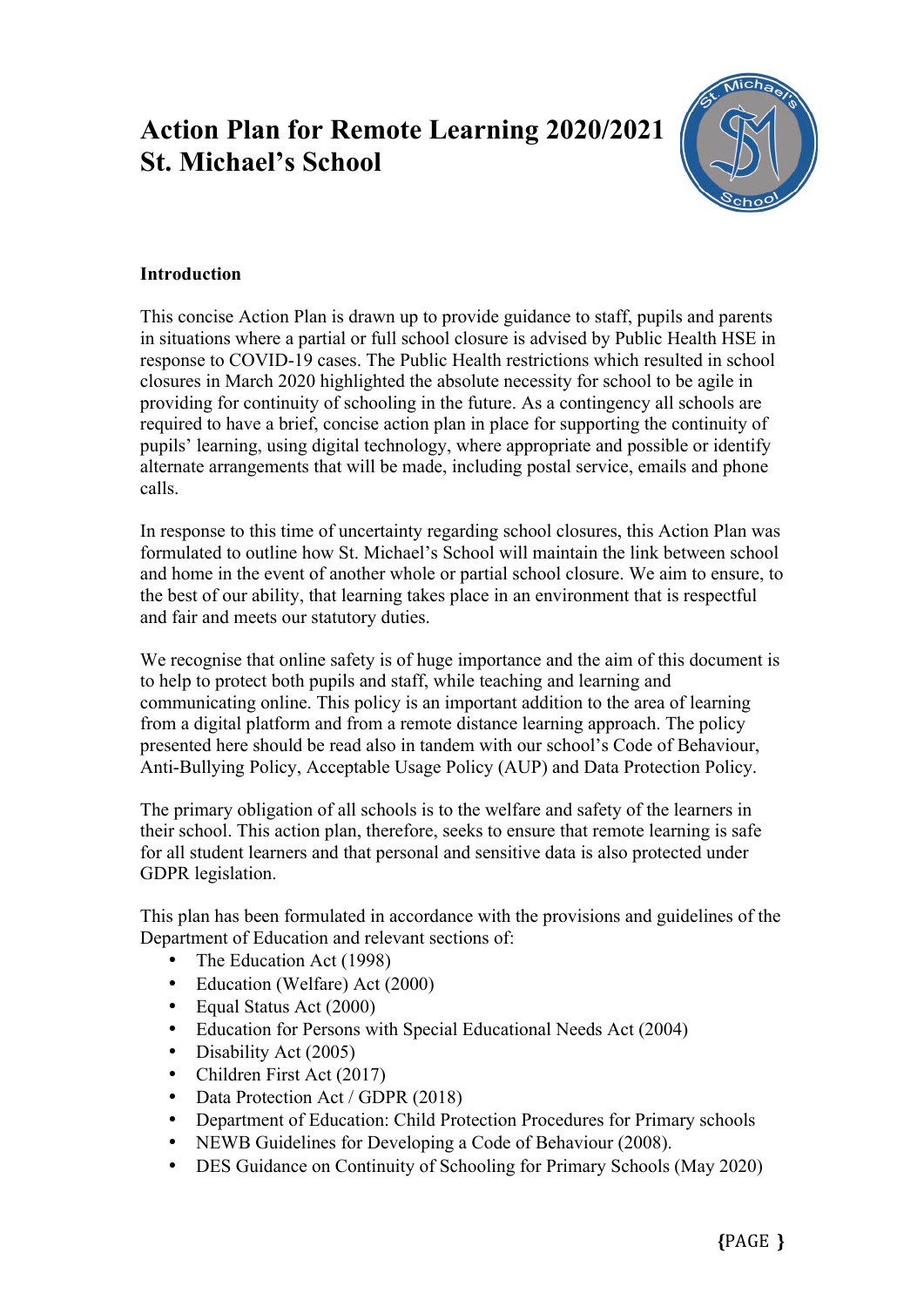- DES Guidance on Continuity of Schooling: Supporting Primary Pupils at very High Risk to Covid-19 (August 2020).
- Guidance on Remote Learning in a COVID-19 Context: September December 2020

### *This is a working document. As we continue to explore options available to support distance learning, the document will be updated accordingly.*

### **Guidelines for Good Communication in St. Michael's School**

*Home- School Communication during remote learning*

- Parents are asked to make sure they have an **email address** and check these daily/regularly.
- Email will be the main form of communication for most class/subject/support teachers with pupils and their families.
- The school in general also sends emails, texts, and notifications through the Aladdin communication platform.
- It is recommended, where possible that all home school communications should take place during normal school hours.
- Work is not set or assessed during school holidays.
- Class Teachers will aim to telephone pupils' parents once a week or as necessary.
- Parents wishing to talk by phone outside of this weekly phone call can request a phone appointment by email.
- Teachers will endeavor to reply to parent emails within one school day. Staff, families and pupils are expected to behave in an appropriate, safe, respectful and kind manner online.
- It is the duty of parents/guardians to supervise their child while they are online and to ensure that any content submitted to their teacher is appropriate.
- Parents are asked to continue to revise online safety measures with pupils.
- Under no circumstances should pictures or recordings be taken of online calls or meetings.
- For detailed information on GDPR and Zoom, please visit **{** HYPERLINK "https://zoom.us/privacy" **}**. It is important to note that any breach of the above guidelines will result in the discontinuation of this method of communication. A breach may also result in a person being immediately removed from a meeting or a meeting being immediately terminated.
- Any electronic forms of communication are for educational purposes and to allow for communication and information sharing with families.
- All families and pupils should have submitted written consent in line with the school's Acceptable Use Policy providing consent to engage with the school using online platforms. If you have a query in relation to this please telephone the school office on 018201859.
- Students and staff communicate using only applications and platforms, which have been approved by the Board of Management and of which parents have been notified (**Email, Zoom, Seesaw or G-Suite**).
- St. Michael's School cannot accept responsibility for the security of online platforms, in the event that they are compromised.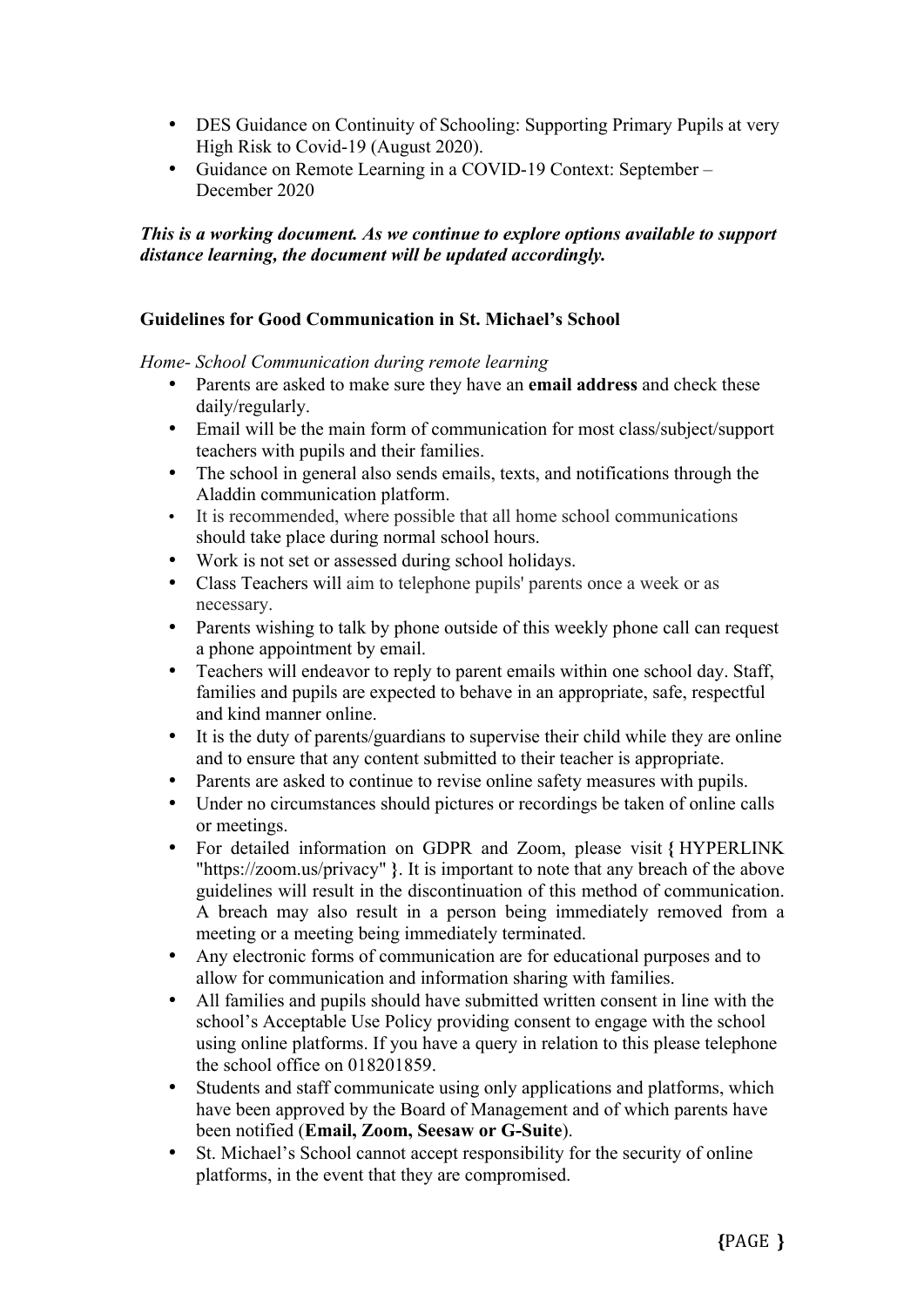### *Remote learning*

Each class has a plan for remote learning, based on the age level and abilities in each class. In the event of a class being required to remain at home, school staff will support the learning remotely.

You will be contacted by either the class teacher or another teacher from the 'school zone' who will provide assigned work and activities.

### *Class Meetings*

Teachers may convene online class meetings as the need arises. Teachers will provide guidance to SNAs as to how they can support remote learning and SNAs will be invited to attend Zoom calls between teacher and pupils.

Parents can communicate with teachers regarding any issues with the level of engagement. Staff recognise this is a stressful time for all and are aware of pressures on families to complete the learning activities.

Any pupil who is unwell is not expected to engage in remote learning.

### **Class/Zone Approaches**

In the event that there is a school closure the following measures/plans have been put in place in Zones 1/2/3. The model is flexible, allowing teachers to adapt freely to individual needs and circumstances.

Zone 1- Junior School Zone, Classes: St. Matthew, St. Mark, St. Luke, St. John & St. Anthony **Teaching and Learning**

• Use of Curriculum based printed packs/school books posted home every fortnight. These can also be emailed where parents have access to this work and the facilities to engage with the material.

- Text books currently in use will also be sent home to ensure continuity of learning.
- Use of 2-way email communication and a phone call to all pupils once a week
- Use of Zoom for pupils to socialise, interact and engage at an appropriate age and ability level, e.g. story telling activity etc.
- Use of Seesaw- gaining familiarity in the interim, establishing accounts and codes.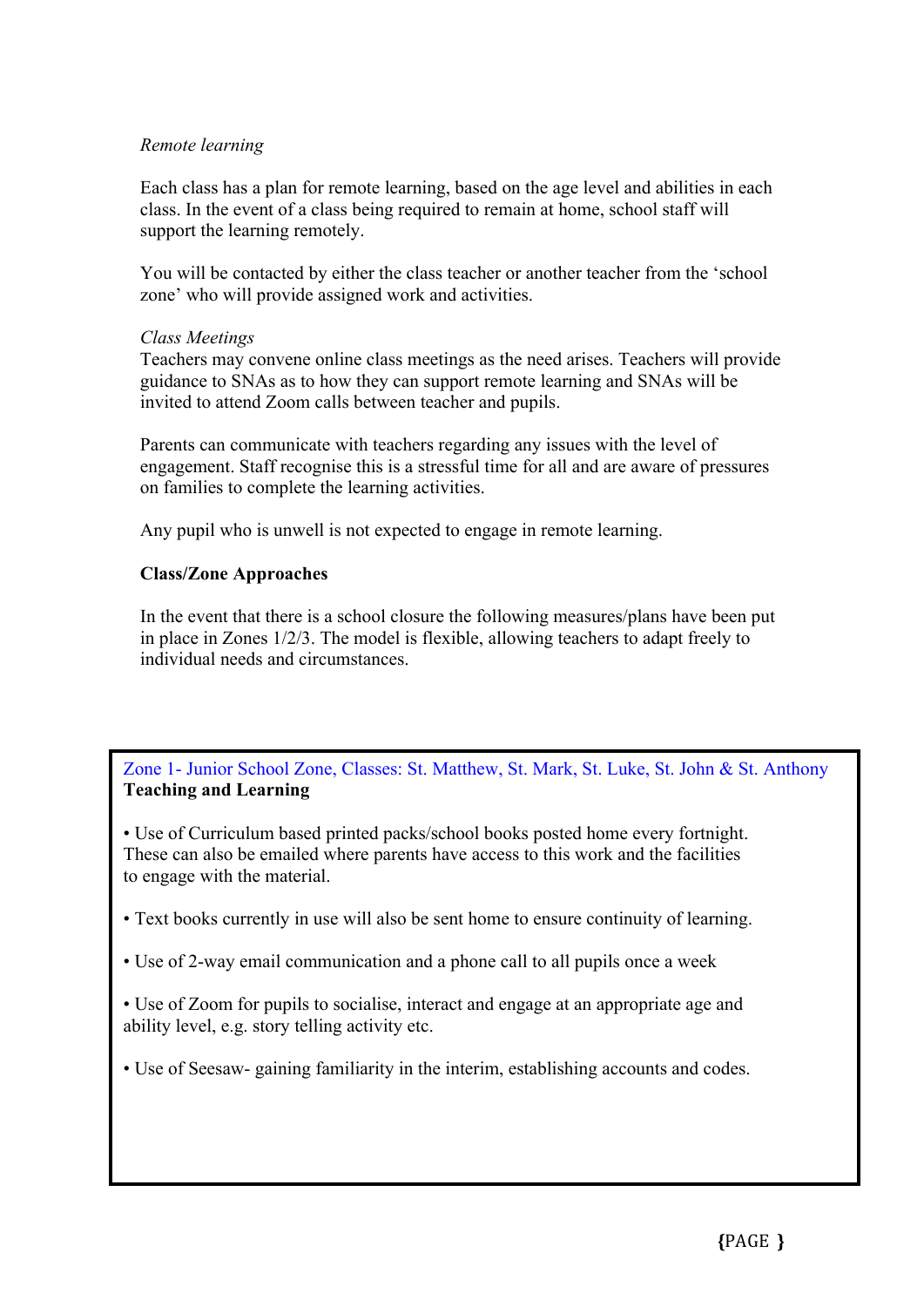# Zone 2- Middle School Zone, Classes: St. Peter, St. Gertrude, St. Therese, St. Brendan, St. Louise & St. Catherine

## **Teaching and Learning**

- Cognisant of pupil access to ICT in the home teachers will adopt a blended learning model as appropriate to individual pupils/classes.
- Classes in the middle school have a pack of worksheets prepared for each pupil in the event of a school closure.

• Additional work will be posted to pupils as necessary. General classwork/undifferentiated pupil work will also be posted on the school website.

• Classes in the middle school are currently becoming familiar with G-suite and where possible, hope to use it in the event of a school closure.

- Parent/teacher communications will continue via phone call/ email/zoom.
- Classes will use zoom to foster social interaction.
- Base class teachers and subject teachers will liaise re. the scheduling of subject teachers' work.
- Subject teacher's work for pupils will also be emailed/posted to pupils where appropriate.

# Zone 3- Senior School Zone, Classes: St. Patrick, St. Vincent, St. Francis, St. Bernadette, St. Brigid & St. Benedict

# **Teaching and Learning**

• Cognisant of pupil access to ICT in the home teachers will adopt a blended learning model as appropriate to individual pupils/classes.

• Classes in the senior school have a pack of worksheets prepared for each pupil in the event of a school closure.

• Additional work will be posted to pupils as necessary. General classwork/undifferentiated pupil work will also be posted on the school website.

• Some classes in the senior school are currently becoming familiar with G-suite/see-saw and hope to use same in the event of a school closure.

• Parent/teacher communications will continue via phone call/ email/zoom.

• Classes will use zoom to foster social interaction.

• Base class teachers and subject teachers will liaise re. the scheduling of subject teachers' work

• Subject teacher's work is prepared for pupils will also be emailed/posted to pupils where appropriate.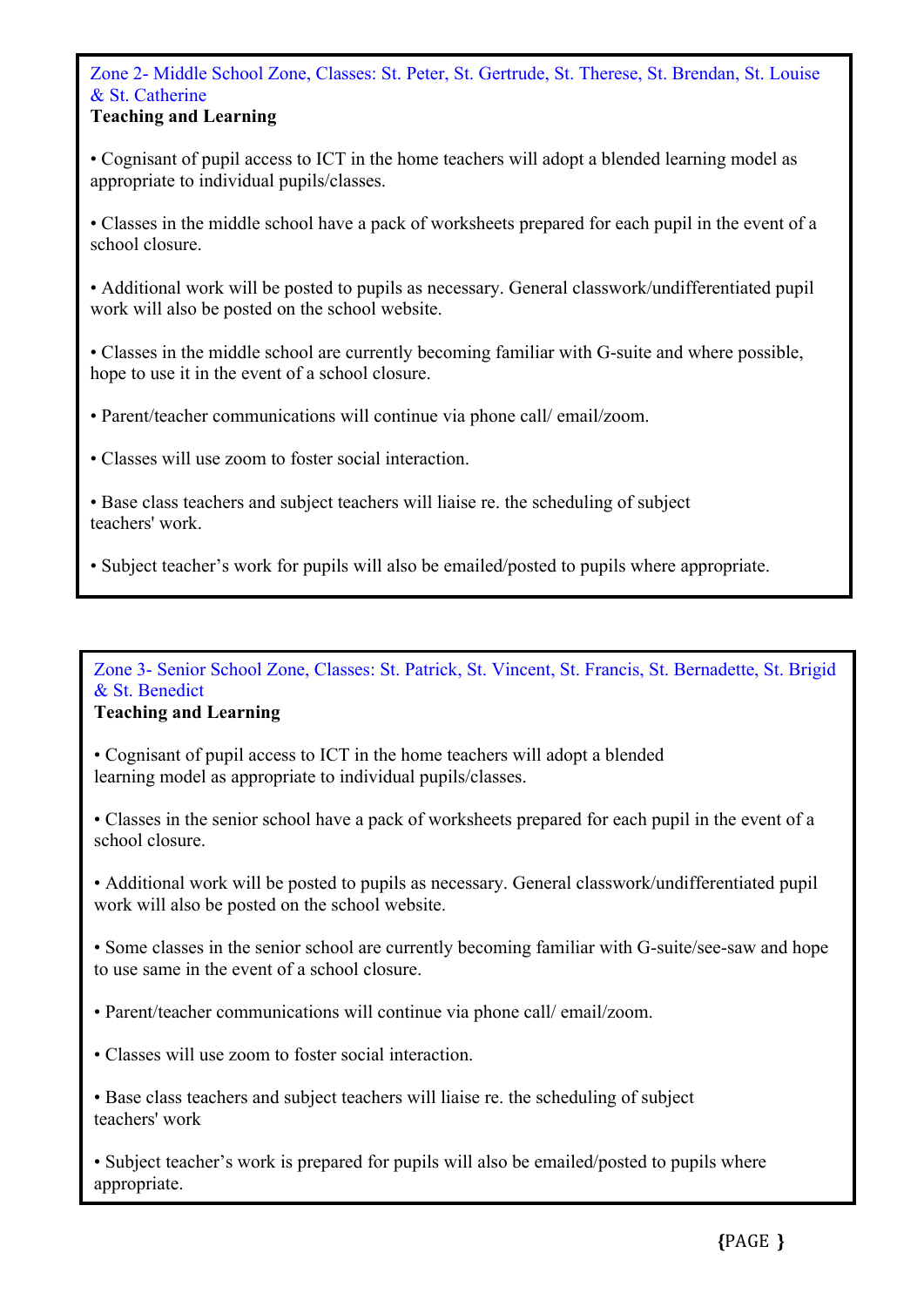### *Difficulties/challenges in the implementation of Remote Learning in St. Michael's School 2020/2021, and how these may be addressed:*

| List any difficulties that may arise                                                                                                                                             | <b>Aims</b>                                                                                                   |
|----------------------------------------------------------------------------------------------------------------------------------------------------------------------------------|---------------------------------------------------------------------------------------------------------------|
| <b>Practical</b><br>• Access to email accounts                                                                                                                                   | All families to provide email addresses,<br>supporting families to become familiar<br>with the use of email.  |
| • Access to ICT equipment - No ICT<br>resources in some households                                                                                                               | Hard copy of learning activities posted to<br>all pupils.                                                     |
| • ICT training                                                                                                                                                                   | Staff avail of online training if required.                                                                   |
| • Instructing parents on how to teach as<br>well as what to teach.                                                                                                               | Each class has a plan that can support<br>either practical resources and/or digital<br>learning.              |
| • Poor internet connection<br>• Some parents require more support than<br>others.<br>• Parent may have ICT but no Wi-Fi                                                          | Remote learning tasks/activities can be<br>done at own pace and amount as suitable<br>for each household.     |
| • Difficulty knowing how much work was<br>actually being done – sometimes little<br>feedback re work.                                                                            | Good communication (minimum -<br>weekly) is encouraged.                                                       |
| • No printers at home.                                                                                                                                                           | School can provide printed resources etc.                                                                     |
| <b>Participation/engagement</b><br>• Onus on parents/difficulty getting their<br>children to do any of the work.                                                                 | Families will be encouraged to facilitate<br>home learning where possible.                                    |
| • Difficulties motivating students in a<br>home environment<br>• Problems with student engagement                                                                                | Support available from class/subject<br>teachers and where applicable from the<br>class SNA.                  |
| • Class Zoom was not suitable as they<br>were not engaging and had difficulty<br>having the resources ready.<br>• Zoom may be too intrusive for some<br>parents/busy households. | Where Zoom is not possible for a whole<br>class, an alternative can be provided to<br>pupils - resources etc. |
| • Zoom sessions/group lessons - Some<br>parents attended all, others only attended<br>once or twice.                                                                             | Zoom can be used for social interactions<br>and engagement for the younger pupils.                            |
| • Some children are very young and<br>wouldn't be able to complete activities                                                                                                    | Being supportive and encouraging<br>engagement whilst accepting family                                        |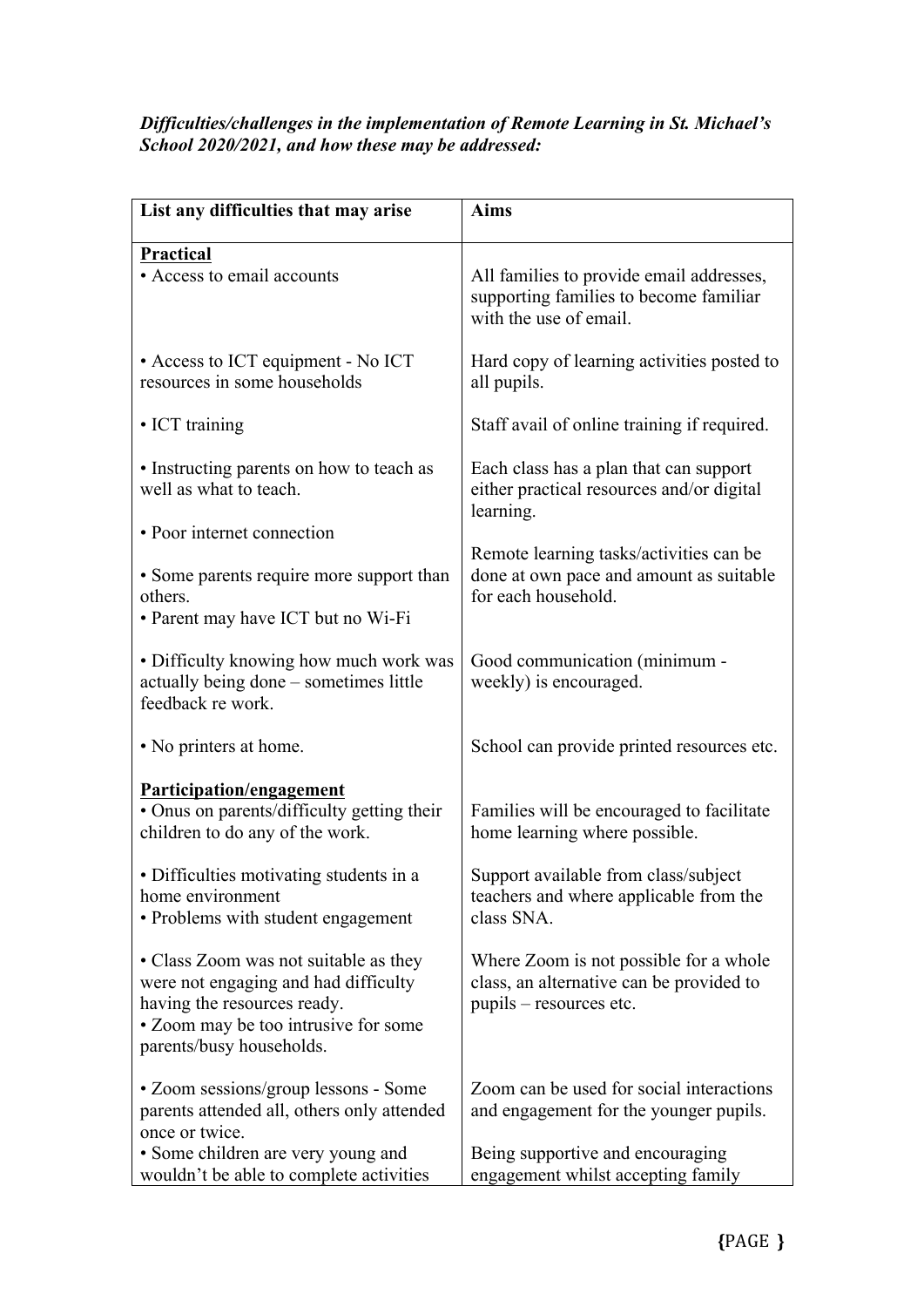| independently.                            | difficulties and situations.            |
|-------------------------------------------|-----------------------------------------|
| • Not having access to adequate resources |                                         |
| Many didn't participate in activities due |                                         |
| to busy family life and parents working.  |                                         |
|                                           | All families will be provided with this |
| Communication                             | Action Plan and it will be readily      |
| Non-responsive parents. Some              | available on the school website, {      |
| families had very intermittent/hardly     | <b>HYPERLINK</b>                        |
| any contact at all.                       | "http://www.stmichaelsholyangels.com    |
| Keeping to set times/boundaries for       | " }                                     |
| phone calls and communication with        | Guidance provided to parents and        |
| teachers etc.                             | families regarding communication with   |
| Some parents may not engage.              | staff.                                  |
|                                           | Encouragement to engage at a minimum    |
|                                           | level with staff.                       |
|                                           | Senior Management will become           |
|                                           | involved.                               |
|                                           |                                         |

### **Remote Teaching and Learning Provision specifically for the following Covid-19 related scenarios:**

|     | <b>Possible scenarios</b>                                                                                                                                                | <b>Remote learning provision</b><br>(if applicable)                                                                          |
|-----|--------------------------------------------------------------------------------------------------------------------------------------------------------------------------|------------------------------------------------------------------------------------------------------------------------------|
| 1.  | Children who are deemed at very high risk<br>(as per HSE guidelines). Medical certification<br>is provided to the school.                                                | School will engage directly with parents<br>on a case-by-case basis to provide remote<br>learning.                           |
| 2.  | Children who are awaiting a Covid 19 test<br>results for themselves or a family member and<br>have been instructed by their GP to isolate at<br>home for a few days.     | No remote provision provided unless<br>parents communicate with class teacher<br>seeking some schoolwork to be sent<br>home. |
| 3.  | Children isolating at home on instruction<br>from their GP due to being a close contact of a<br>confirmed case (10/14-day isolation period).                             | Parents are asked to contact the class<br>teacher via the class email, should they<br>require schoolwork for their child.    |
| 4.1 | <b>POD</b> /s instructed by HSE Public Health to self-<br>isolate because of a positive case in the school<br>Class teacher is in school with the remainder of<br>class. | Work will be sent to the isolating $pod(s)$<br>via email and/or hard copy.<br>Parents decide whether or not to engage.       |
|     | <b>5.</b> POD/s instructed by HSE Public Health to self-                                                                                                                 | Work will be sent to the isolating pod via                                                                                   |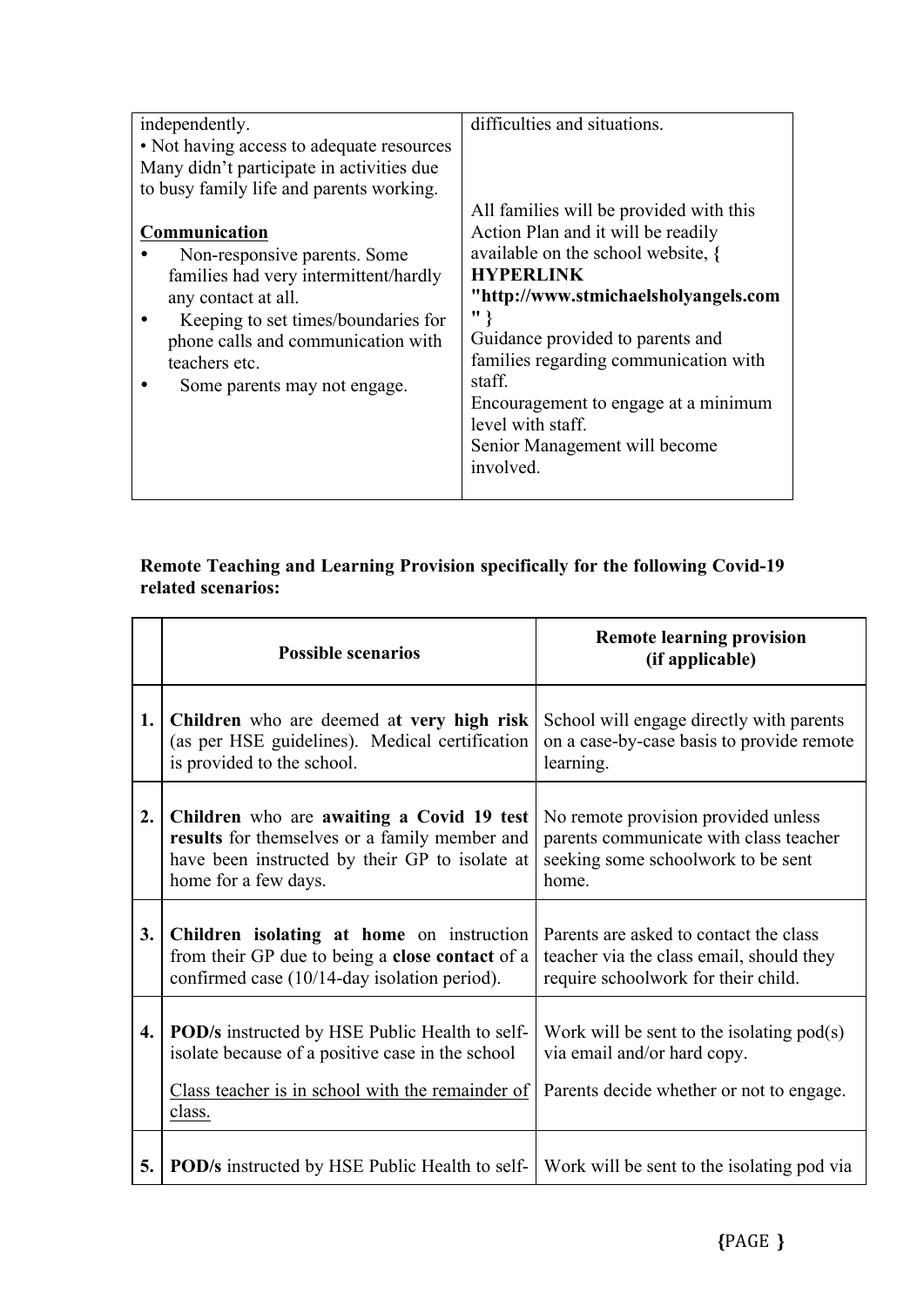|    | isolate.<br>Class teacher is also isolating at home. Most of<br>the class remains at school                                                                        | email and/or hard copy by class/support<br>teacher and if applicable by the subject<br>teacher.<br>Parents decide whether or not to engage.                                                      |
|----|--------------------------------------------------------------------------------------------------------------------------------------------------------------------|--------------------------------------------------------------------------------------------------------------------------------------------------------------------------------------------------|
| 6. | <b>Class bubble</b> (whole class) instructed by HSE<br>Public Health to self-isolate (14-day isolation<br>period).                                                 | Class Teacher or substitute /support<br>Teacher will engage with the pupils.<br>Schoolwork packs for a two-week period<br>are prepared in advance.                                               |
| 7. | Whole school closure as instructed by HSE<br>Public Health (duration of closure will be<br>advised by Public Health)/Schools closure as<br>directed by government. | Class teachers will engage with pupils,<br>using emails, phone calls, postal service<br>and online platforms as appropriate.<br>Subject teachers will also engage with<br>pupils, as applicable. |

### **As the Covid 19 situation is quite fluid and these circumstances may vary throughout the year.**

### *Communications – staff*

Communications with staff will be via Aladdin, email and/or telephone. Formal faceto-face *whole staff meetings* are not currently advised therefore staff meetings will be held online, as necessary. Public Health Guidelines must be adhered to at all times for teachers visiting the school to prepare work for their pupils.

### *Teacher meetings*

Depending upon the need, teachers grouped within certain zones will meet online with priorities identified. Public Health Guidelines must be adhered to at all times.

### *In-School Management Team meetings*

These meetings will be online, held monthly, or as the need arises.

### *Board of Management meetings*

The Board of Management meetings will continue to be held online via Zoom. Following the closure of schools in March 2020, the Department advised schools that the requirement to provide a Child Protection Oversight Report (CPOR) would not apply to board meetings held remotely. In line with recent DES guidelines 'Updated Requirements in Relation to the Provision Oversight Report to the Board of Management' (December, 2020), a face to face meeting of the board must be held at least once in every school term in order for the CPOR report along with required supporting documentation to be provided to the Board and for the Board to resume and continue to carry out its important oversight role in respect of the reporting of child protection concerns in accordance with the procedures. A Board meeting for these purposes is considered essential work.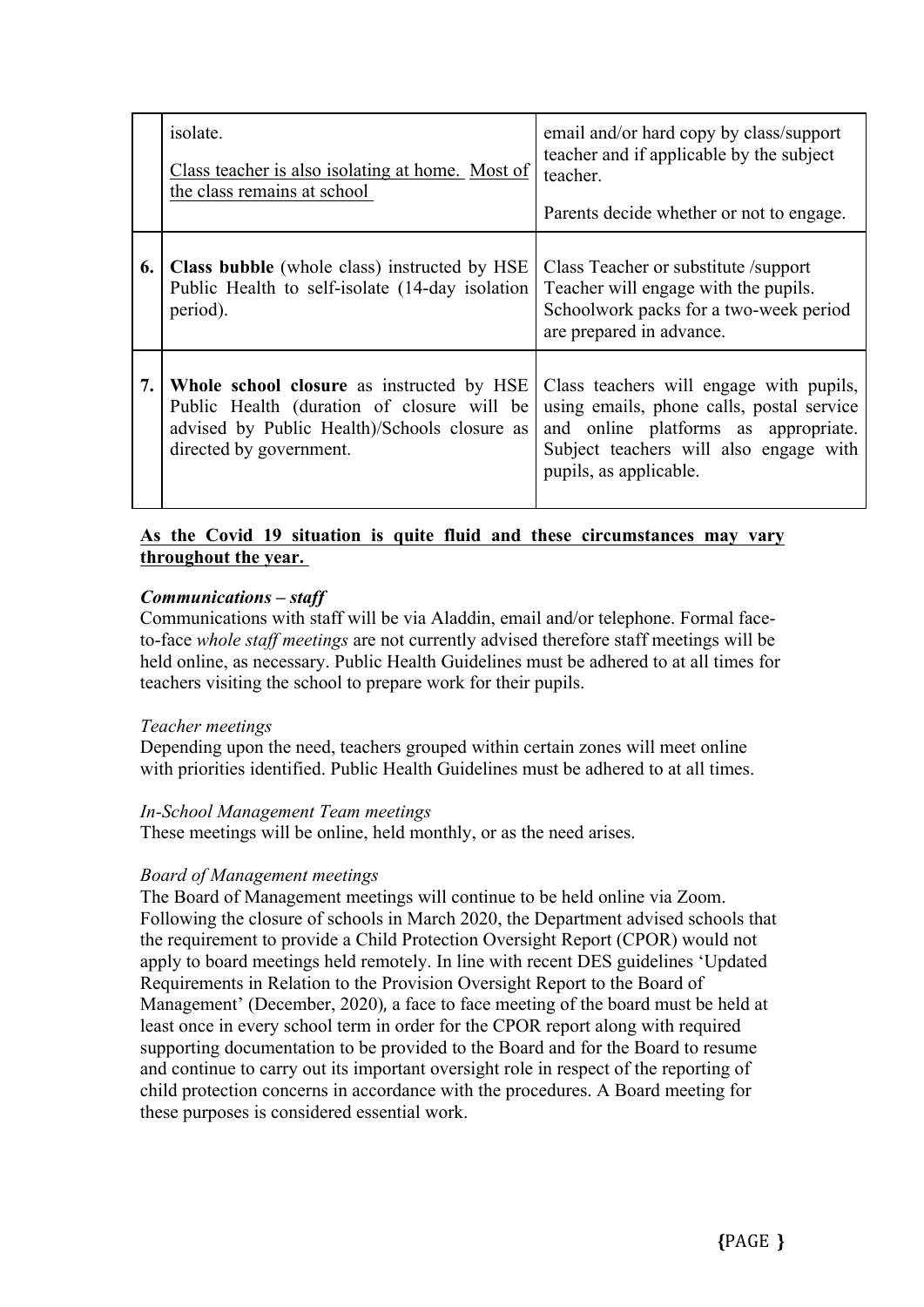This plan was ratified by the Board of Management of St. Michael's School and is subject to change, in light of any guidance or instruction received from the Department of Education and Skills/HSE Public Health.

Signed: Sr. Bernadette Carron Signed: Sharon Gorevan

(Chairperson, Board of Management) (School Principal)

Date: 12<sup>th</sup> January 2021 Date: 12<sup>th</sup> January 2021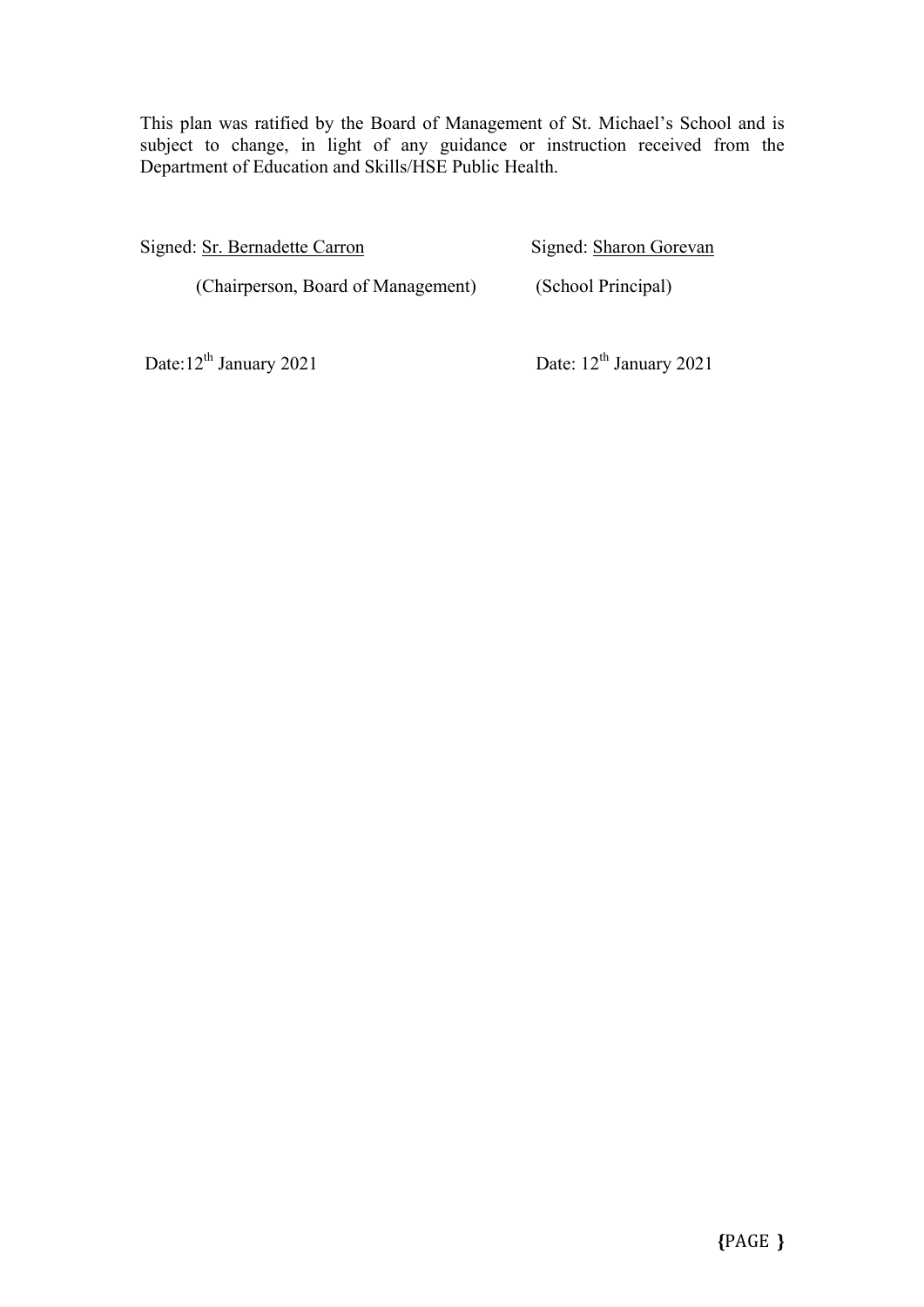# **Appendix 1**

| St. Michael's School Links to Resources and Support                     |                                                                                                                                                                                                                                                                                                             |                                                                         |
|-------------------------------------------------------------------------|-------------------------------------------------------------------------------------------------------------------------------------------------------------------------------------------------------------------------------------------------------------------------------------------------------------|-------------------------------------------------------------------------|
| Organisation                                                            | <b>Support / information</b>                                                                                                                                                                                                                                                                                | <b>Website address</b>                                                  |
| The<br>Professional<br>Development<br>Service for<br>Teachers<br>(PDST) | Teachers can access a suite of sector-specific<br>(primary or postprimary) supports when embarking<br>on blended learning in their contexts. These supports<br>contain guidance as well as practical<br>applications and case studies.                                                                      | https://www.pdst.ie/blendedlea<br>ming                                  |
|                                                                         | The PDST has developed many resources to support<br>schools in providing distance learning for their<br>students.                                                                                                                                                                                           | https://www.pdst.ie/DistanceLe<br>arning                                |
|                                                                         | Additional links from PDST Digital Technology<br>Team are also available, including links to short<br>instructional videos that contain activities which can<br>be adapted for online teaching and digital<br>learning preparation resources.                                                               | https://www.pdst.ie/DistanceLe<br>arning/DigTech                        |
|                                                                         | PDST School infrastructure: Schools can contact<br>ictadvice@pdst.ie regarding queries about their<br>infrastructure or can email<br>broadbandservicedesk@pdst.ie regarding broadband<br>queries. More information on technology can be<br>found at the broader PDST                                        | www.pdsttechnologyineducatio<br>n.ie                                    |
|                                                                         | (Technology in Education) website<br>There are a variety of short online courses available<br>on<br>TeacherCPD.ie Teachers can access a variety of<br>online short courses to upskill in many digital areas,<br>including online teaching and assessment                                                    | https://teachercpd.ie/                                                  |
|                                                                         | Scoilnet contains a database of over 20,000+ online<br>resources including websites, quizzes, lesson plans,<br>notes, video/audio, games and other multimedia. To<br>further support distance learning,<br>Learning Paths may be used to create and organise<br>collections of resources found on Scoilnet. | www.scoilnet.ie                                                         |
|                                                                         | Access to advice, information and resources<br>exploring a range of internet safety issues and<br>concerns for schools, teachers, parents and pupils.                                                                                                                                                       | www.webwise.ie                                                          |
| <b>PDST</b>                                                             | A selection of video tutorials, showing a range of<br>online tools, which can be used to support live<br>remote learning as well as holding remote staff or<br>board of management meetings                                                                                                                 | https://www.pdst.ie/DistanceLea<br>rning/VideoConferencing              |
| <b>PDST</b>                                                             | Acceptable Usage Policy                                                                                                                                                                                                                                                                                     | https://www.webwise.ie/categor<br>y/teachers/acceptable-use-<br>policy/ |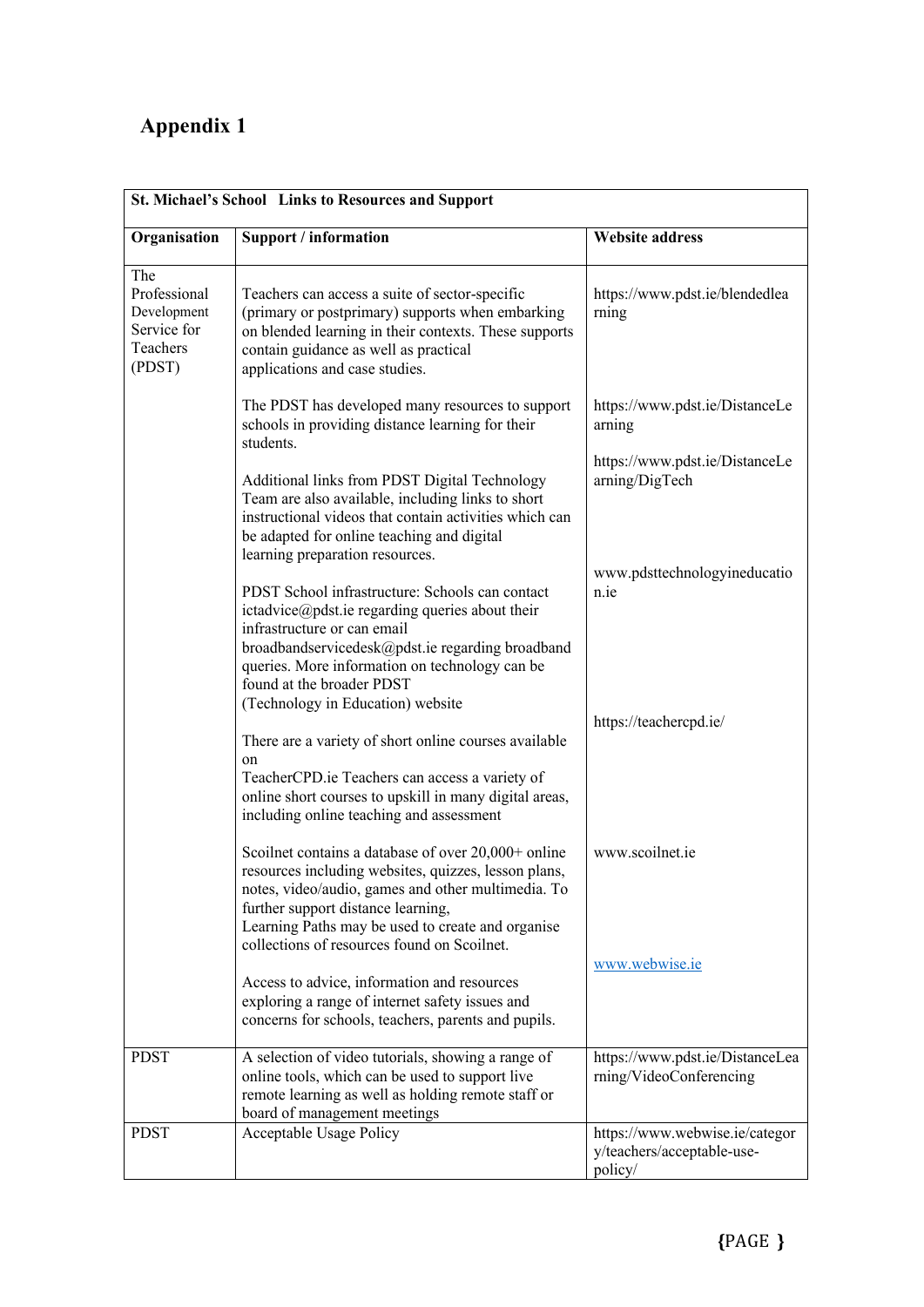| PDST-TIE                                                                      | PDST School infrastructure: Schools can contact<br>ictadvice@pdst.ie regarding queries about their<br>infrastructure or email<br>broadbandservicedesk@pdst.ie regarding broadband<br>queries. More information on technology can be<br>found on the PDST (Technology in Education)<br>website<br>Digital Learning Planning Guidelines – they provide<br>guidance on how the DL Framework can support the<br>creation of a Digital Learning Plan for each school | www.pdsttechnologyineducatio<br>$n$ .ie<br>https://www.pdsttechnolog<br>yineducation.ie/en/Planning<br>/Digital-Learning- Planning-<br>Guidelines.pdf                             |
|-------------------------------------------------------------------------------|-----------------------------------------------------------------------------------------------------------------------------------------------------------------------------------------------------------------------------------------------------------------------------------------------------------------------------------------------------------------------------------------------------------------------------------------------------------------|-----------------------------------------------------------------------------------------------------------------------------------------------------------------------------------|
| Dept. of<br>Education &<br>Skills (DES)                                       | Rules governing the expenditure of the $E40m$ ICT<br>grant (Circular 0031/2020)                                                                                                                                                                                                                                                                                                                                                                                 | https://www.gov.ie/en/circular/2<br>97e8f-grant-scheme-for-ict-<br>infrastructure-20192020-<br>school-year/                                                                       |
| <b>DES</b>                                                                    | Information on expenditure for the top-up funding of<br>€10m (Circular 0032/2020)                                                                                                                                                                                                                                                                                                                                                                               | https://www.gov.ie/en/circular/0<br>6b3d8-grant-scheme-for-ict-<br>infrastructure-20192020-<br>school-year-10m-funding/                                                           |
| <b>DES</b>                                                                    | Specific strategies/supports for disadvantaged<br>pupils/students, pupils/students with SEN and<br>pupils/students at risk of disengagement                                                                                                                                                                                                                                                                                                                     | https://www.education.ie/en/Sch<br>ools-<br>Colleges/Information/continuity<br>-of-schooling/continuity-of-<br>schooling.html                                                     |
| <b>DES</b>                                                                    | Digital Learning Framework – this was developed to<br>provide a roadmap to help schools manage the<br>transformation of teaching and learning as a result of<br>new digital technologies                                                                                                                                                                                                                                                                        | https://www.education.ie/en/Sch<br>ools-<br>Colleges/Information/Informatio<br>n-Communications-<br>Technology-ICT-in-<br>Schools/DLF.html                                        |
| <b>DES</b>                                                                    | Further guidance on curriculum delivery for<br>reopening schools is available as follows:<br>Re-opening of Schools: Primary<br>Re-opening of Schools: Post-Primary                                                                                                                                                                                                                                                                                              | https://www.gov.ie/en/publicati<br>on/a0bff-reopening-our-<br>primary-and-special-schools/<br>https://www.gov.ie/en/publicati<br>on/7acad-reopening-our-post-<br>primary-schools/ |
| <b>DES</b>                                                                    | Child Protection Procedures for Primary and Post-<br>Primary Schools 2017, developed following<br>extensive consultation with education partners,<br>support schools to develop child protection<br>procedures. Training resources available from PDST.                                                                                                                                                                                                         | https://www.education.ie/e<br>n/Schools-<br>Colleges/Information/Child -<br>Protection/child protectio<br>n_guidelines.pdf<br>https://pdst.ie/ChildProtection                     |
| National<br>Educational<br>Psychological<br>Services<br>(NEPS)                | Wellbeing, to ensure the area of safe and ethical use<br>of the internet is addressed in the context of the<br>whole-school approach to wellbeing<br>Wellbeing for Reopening of schools                                                                                                                                                                                                                                                                         | https://www.education.ie/c<br>ovid19/wellbeing/<br>https://www.gov.ie/en/publ<br>ication/0722b-wellbeing-<br>resources/                                                           |
| National Anti-<br><b>Bullying</b><br>Research and<br>Resource<br>Centre (ABC) | A single point of information and support for young<br>people, parents and teachers affected by bullying                                                                                                                                                                                                                                                                                                                                                        | www.tacklebullying.ie                                                                                                                                                             |
| School<br>Management<br><b>Bodies</b>                                         | Guidance to assist schools in the area of data<br>protection legislation and provides examples, model                                                                                                                                                                                                                                                                                                                                                           | http://dataprotectionschools.ie/e<br>$\eta$ /                                                                                                                                     |